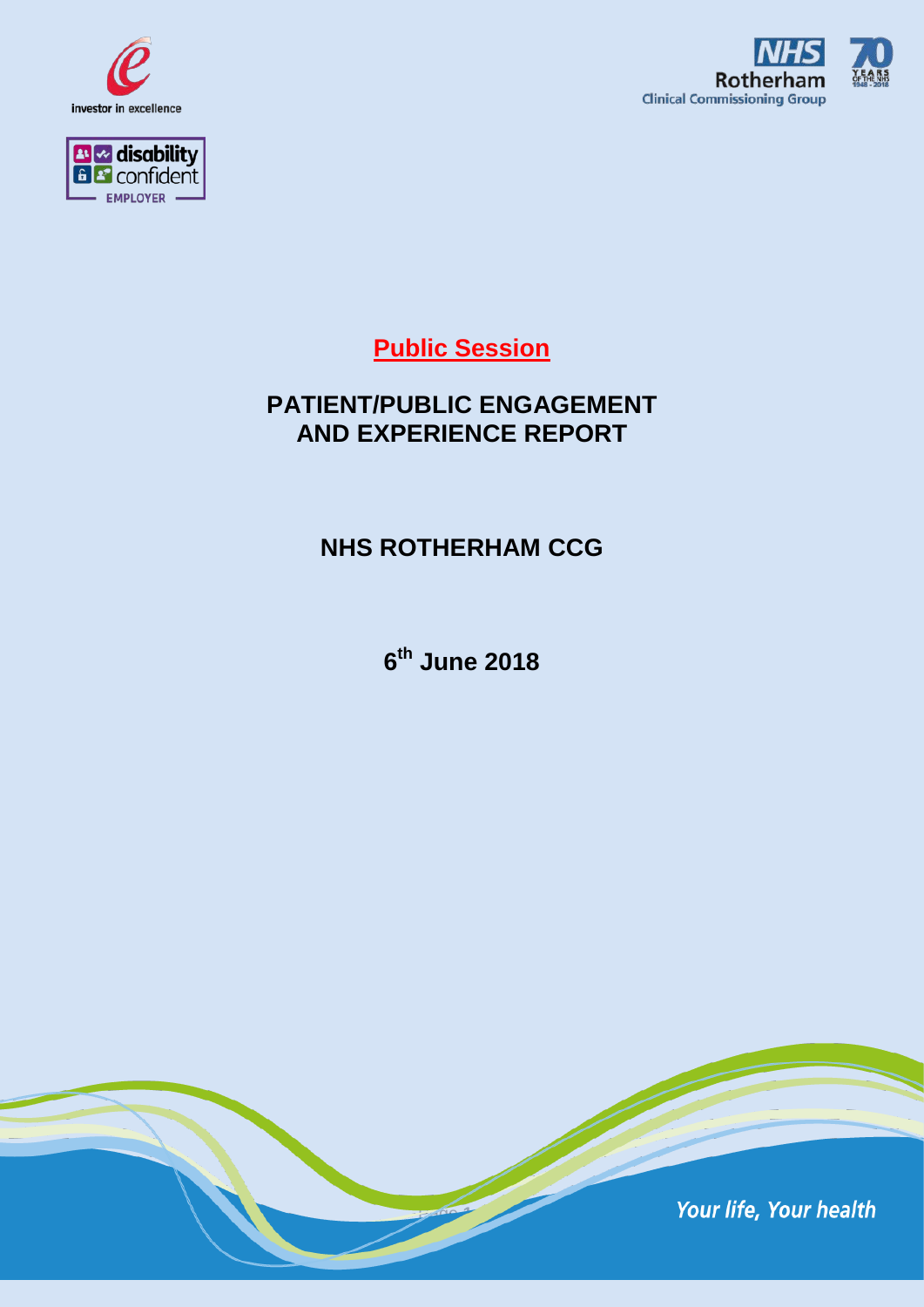#### **CONTENTS**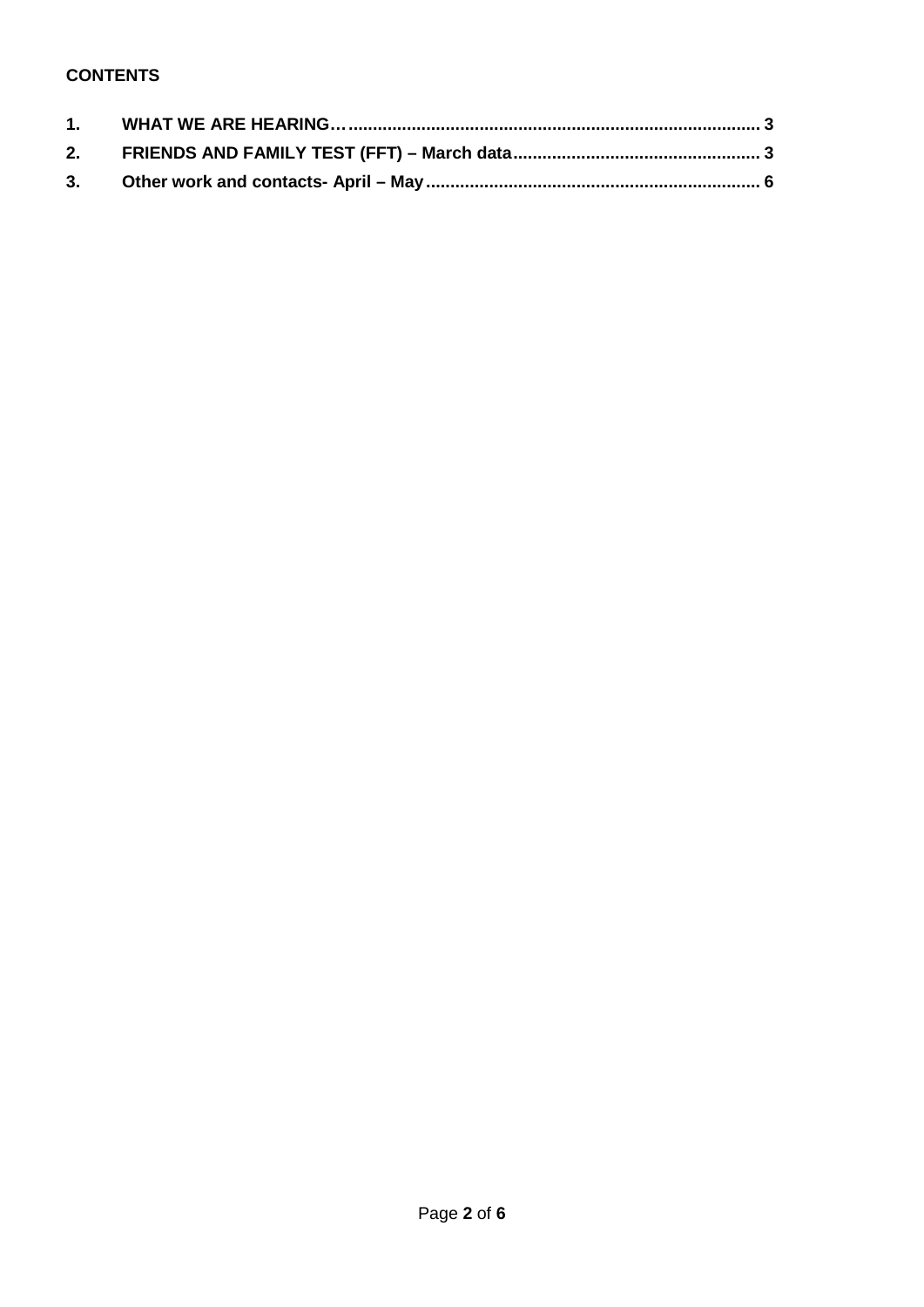#### **NHS ROTHERHAM**

#### <span id="page-2-0"></span>**1. WHAT WE ARE HEARING…**

Over the last several weeks, engagement has focused on the community equipment service, in order to ensure that the voice of the service user effectively informs the new service specification.

A number of themes are emerging from this work especially in terms of the value that people place on the service. In particular, people appreciate the service being fast and efficient, the staff courteous, helpful and knowledgeable, and a focus on the individual. We are also seeing the elements that service users would like to see changed, improved or included in the new service, for example, fast delivery to enable and support discharge; prompt repairs; ease of access; and simple to return.

However, also interesting are the many comments that have been made that demonstrate the value of equipment in terms of supporting good mental and physical health, ensuring that people maintain independence and mobility. The following comments were made by a number of different people, and all demonstrate just how important these seemingly small freedoms are to people:-

- *Raising the bed has helped stop me getting chest infections*
- *It helped me to be independent*
- *(The equipment) helped me stay in my home as I thought I would need to move*
- *It gets my mum out and about*
- *It means a lot that I can do simple tasks like make a sandwich for myself without relying on my husband*
- *It has given me so much freedom – in fact it has given me my life back*

Some of the key themes emerging from the work are as follows:-

- The need for clear and accurate information; awareness of the service, and what it can and cant – offer
- Simple, easy and fast access; including bank holidays if necessary; for example for discharge and end of life care. Access should include some availability evenings/weekends
- The need for a person focused and centred approach; where people are part of finding the solution that is right for them, their home, and their needs
- Easy and advertised ways of returning equipment

The feedback from the survey, interviews and focus group will be used in the procurement process, and to inform the new service specification.

#### <span id="page-2-1"></span>**2. FRIENDS AND FAMILY TEST (FFT) – March data**

Nationally, work has started on a FFT Development Project, which will run throughout the year, and consider how best the FFT can be used as a tool for service improvement, while minimising the burden on providers. Updated guidance is anticipated before April 2019.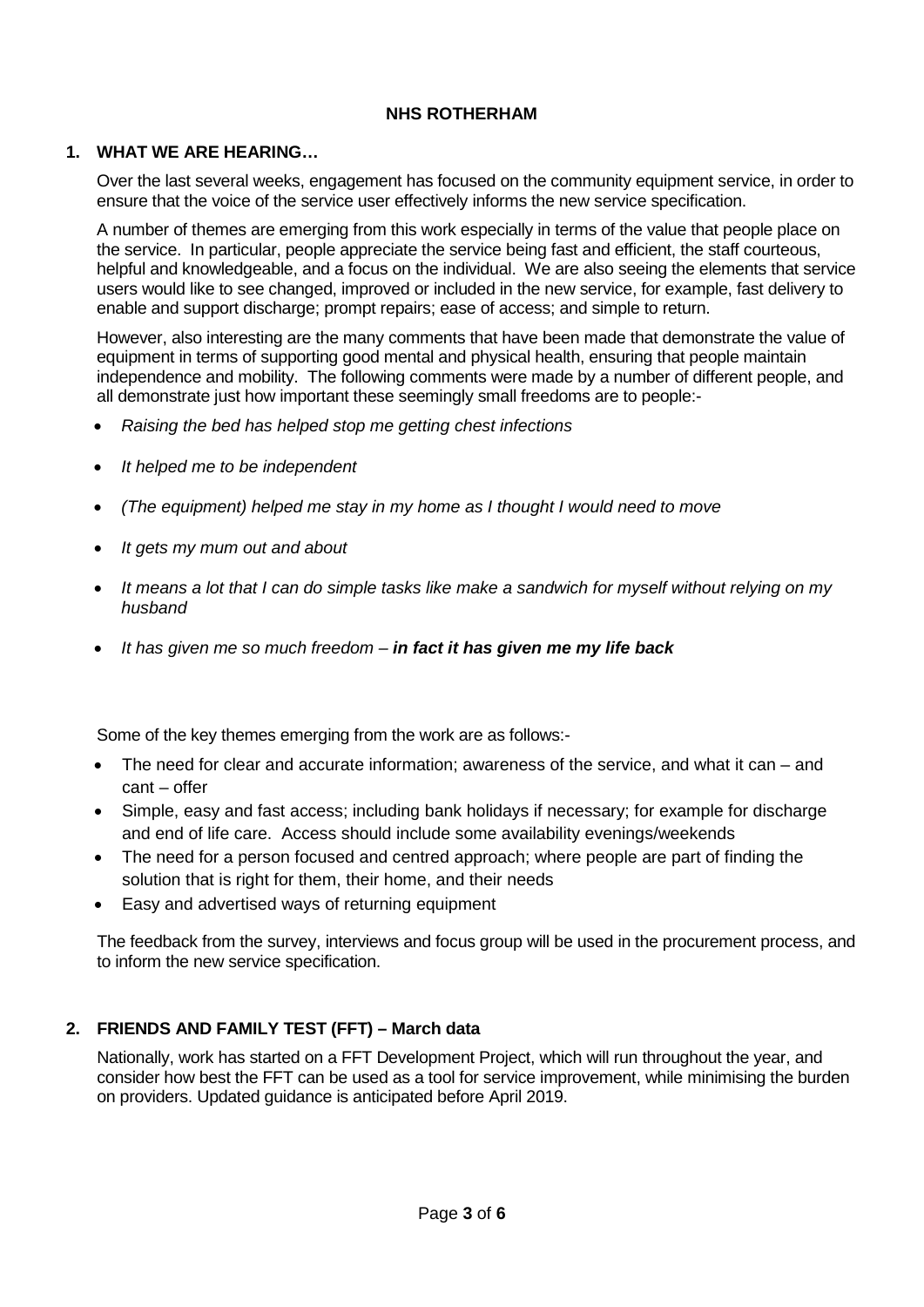# **Friends and Family Test**

This month there were 1,238,463 responses to the Friends and Family Test. The following numbers show the proportion of responses that would recommend or not recommend these services to a friend or family member.\*

Recommend Not Recommend Neither/ Don't know

**NHS** 

**England** 

**March 2018** 



www.england.nhs.uk/FFTdata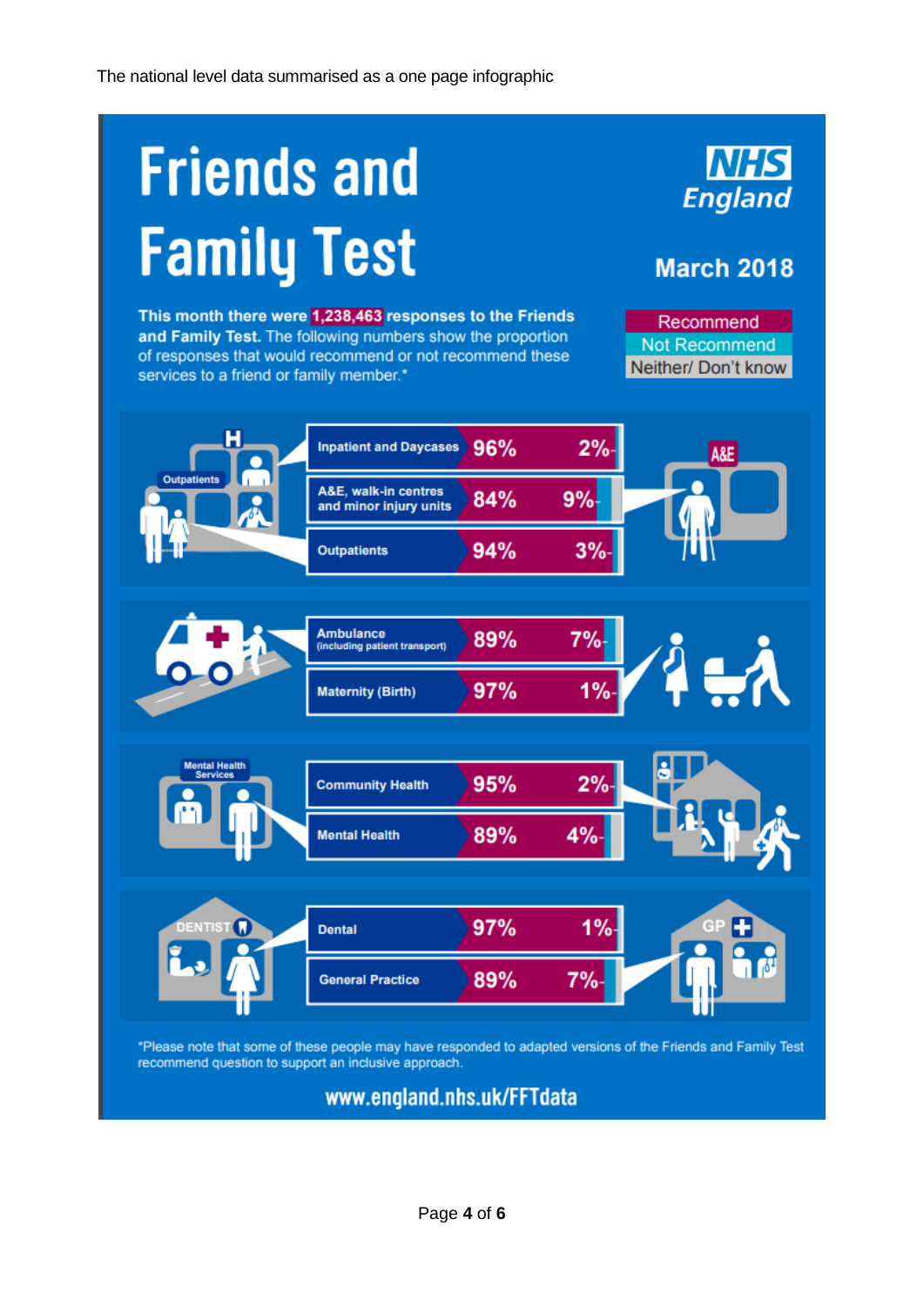The negative responses contained 30 postings, of these (some covered more than one theme):-

- 7 commented positively on some staff or aspect of their care, in addition to raising concerns
- 22 referred to long waiting times in clinics or in the UECC; one referred to waiting for a procedure
- 7 related to some element of poor communication or staff attitude
- 8 comments related to comfort issues such as being unable to get a drink, either while waiting for a clinic or on a ward; several were around waiting for pain relief, or being unable to take medication as not able to eat
- 3 comments referred negatively to the new UECC, i.e. as not being an improvement

However, these should be seen also in the context of over 2,000 positive comments. These included 200 relating to the UECC, many of which praised friendly, professional staff, being kept informed, and being seen quickly; though a number did also note the obvious pressures the staff were under, and how busy the service was.

**Inpatient and day cases** - Response rate of 48%, solid satisfaction at 97%.

**Maternity -** Response rates have fallen to 35%; but positivity remains over 98%.

**UECC -** response rate of 4.7%; equating to 278 responses. Positivity at 92% has fallen, but remains higher than the national average of 84%. This remains the only weak area of data collection, and continues to be challenged.

**Community services – 493** responses received, with high positivity rating of almost 99%.

**Outpatients –** 978 responses and over 98% positivity, which is higher than the national average.

#### **Rotherham GP Practices data for March.**

A total of 5847 responses were collected in March, this has been climbing since a low of around 4,000 earlier in the year

- Only 2 practices have submitted no FFT data in a year,
- 20 practices have submitted data 9+ times.
- 6 practices have submitted 5 times or fewer
- The practice with the lowest positivity rating submitted only 7 responses; this would not be seen as reliable data
- 5 other practices had positivity rating more than 3% below the national average of 89%; none of these were more than 6% below. 2 additional practices were only 1% below.
- 12 practices had positivity ratings of 90% plus

This data is routinely shared with the primary care team; and feeds into quality reports.

**Note** - Comments for GP practices are not routinely seen or reported on to the CCG, or any cross practice thematic analysis carried out.

#### **Mental Health/RDASH**

The responses submitted by RDASH from remains low; at this level the data received is not sufficiently robust to be particularly useful; however the collection rates are similar across other providers. The number of responses has been raised at quality meetings. Data for Rotherham only patients has not been made available over the last few months, neither have free text comments, this has been requested repeatedly.

In March, 125 responses were received just over 19,000 eligible – this is similar to previous months, and covers all RDaSH patients, not just Rotherham